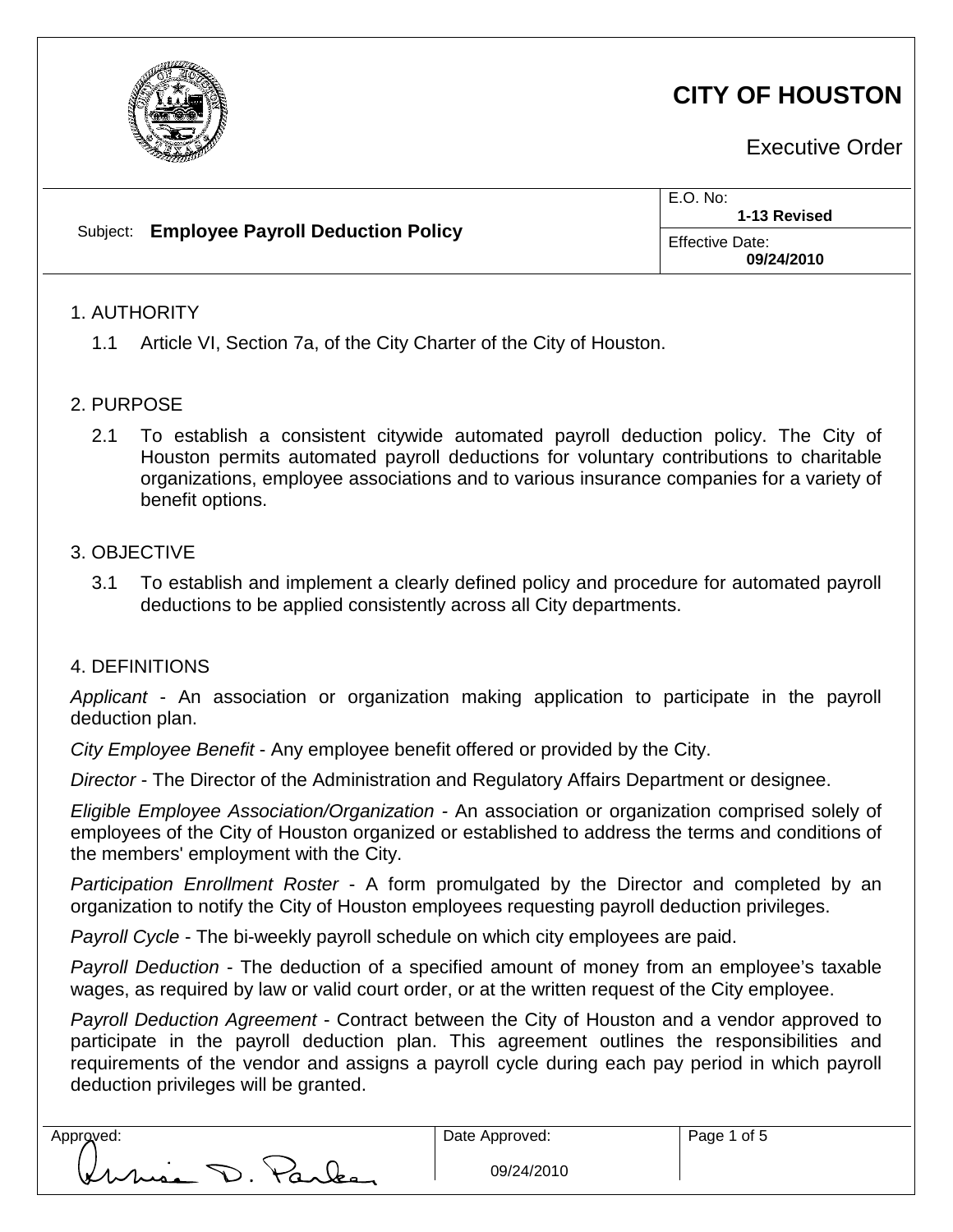*Payroll Deduction Application Form* - A form promulgated by the Director for use by an organization to apply for participation in the City of Houston Payroll Deduction Plan.

*Payroll Deduction Authorization and Cancellation Form* - A form promulgated by the Director for City employees to use to request payroll deductions and cancellations.

*Taxable Wages - The amount of an employee's salary subject to federal taxation.*

## 5. SCOPE

5.1 This directive is applicable to all payroll deductions for City Departments, with the exception of those relating to the Combined Municipal Campaign (CMC) for Charitable Donations. Guidelines pertaining to the CMC are detailed in Administrative Procedure 2- 16.

## 6. RESPONSIBILITIES

- 6.1 The Director is responsible for accepting the Payroll Deduction Application Form, processing the form in accordance with this directive, and implementing payroll deductions in a timely manner.
- 6.2 Department Directors are responsible for verifying the employment of departmental participants in the payroll deduction program; securing employee signatures; approval of the final package and returning all required forms to Administration & Regulatory Affairs Payroll Services.
- 6.3 City employees are responsible for submitting a completed Payroll Deduction Authorization Form with their designated departmental payroll representative.
- 6.4 An Applicant is responsible for submitting a completed application to the Director when requesting enrollment for the automated payroll deduction program.

## 7. REQUIREMENTS

- 7.1 An eligible organization must provide a direct benefit to City employees, such as membership in an employee association or enrollment in individual/group insurance coverage. In addition, charitable organizations, as defined by the Internal Revenue Service (IRS), may be eligible for the program. Applicants requesting payroll deductions must:
	- 7.1.1 Be qualified to do business in the State of Texas;
	- 7.1.2 Obtain payroll deduction authorizations from a minimum of 500 city employees;
	- 7.1.3 Use the standard Payroll Deduction Application Form promulgated by the Director;
	- 7.1.4 Submit the names of agents or salespersons who will be soliciting City employee participation; and
	- 7.1.5 Assume responsibility for the actions and soliciting behavior of its agents so as to ensure that employees are solicited in accordance with this policy; the work environment of the employee and his/her supervisor is not disrupted; City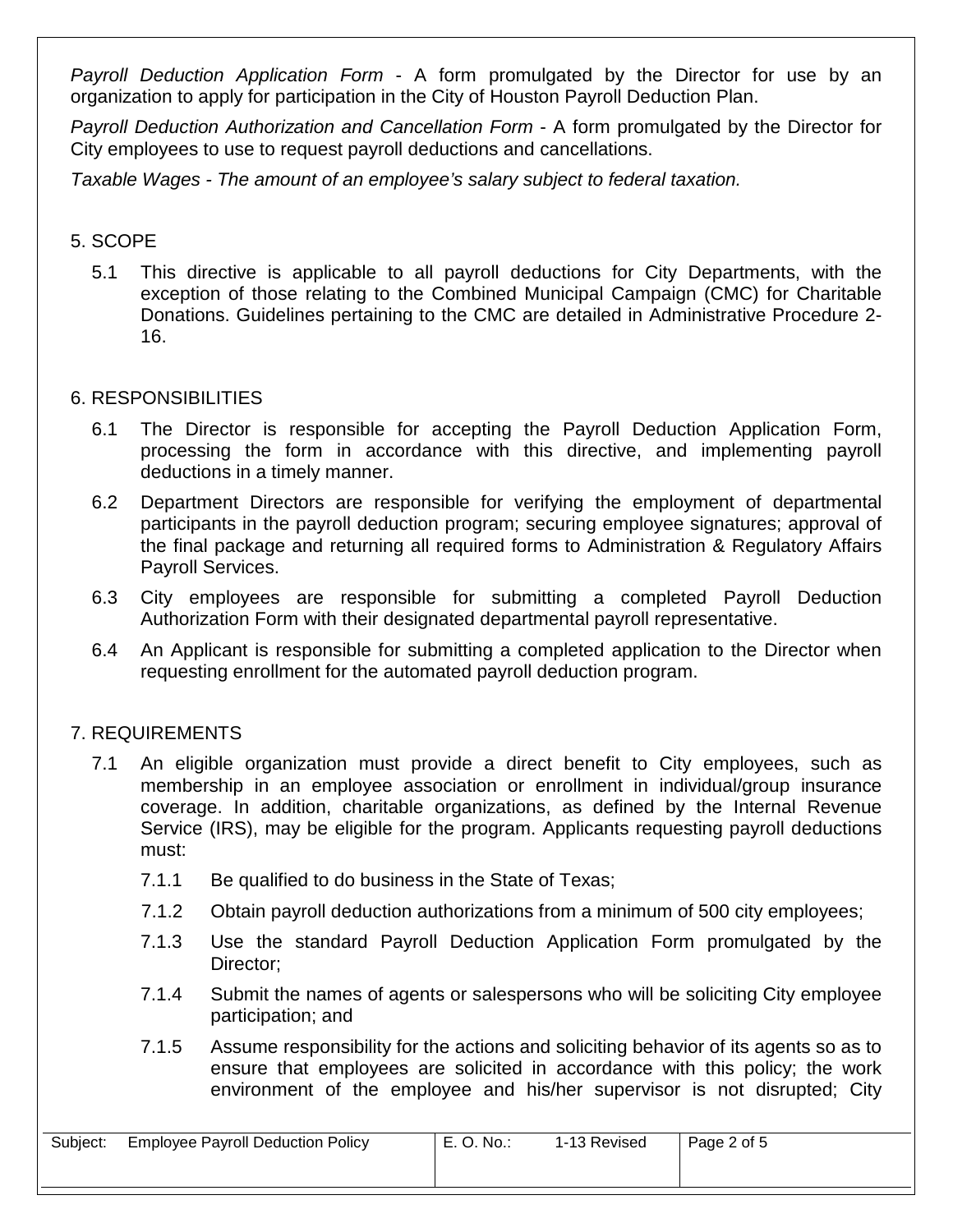employees are not harassed; and display conspicuously in boldface type the disclaimer, THE CITY OF HOUSTON NEITHER SPONSORS NOR ENDORSES THIS PRODUCT OR SERVICE, on all informational material distributed.

- 7.1.6 No advertisements or other printed materials shall be distributed by the City of Houston on behalf of an organization.
- 7.2 Any organization requesting changes to the amount of the deduction for existing products or services, including the addition/deletion of any product or service, must receive approval from the Director. At a minimum, the request should include the name and type of product/services affected; the current deduction amount and recommended increase; a brief reason for the change; an example of the notice to be sent to participants; and the distribution list for such notice.
- 7.3 Employee benefits offered or provided by the City of Houston are exempt from the requirements enumerated in Section 7.1.

## 8. PROCEDURES

- 8.1 An application for a payroll deduction is not required for the following types of administrative payroll deductions:
	- 8.1.1 Payroll deductions required by federal or state statute
	- 8.1.2 Payroll deductions required by valid court order
	- 8.1.3 Payroll deductions for any approved City employee benefit program
	- 8.1.4 Payroll deductions required by City Charter or Ordinance
- 8.2 Each applicant requesting an automated payroll deduction shall submit a Payroll Deduction Application Form (Attachment A) and the City of Houston Employee Participation Enrollment Roster (Attachment B) to the Director for approval.
- 8.3 Within ten (10) days from the date of receipt of a completed Payroll Deduction Application Form, the Director will notify the applicant of the acceptance or rejection of the application.
- 8.4 On acceptance of the application form, the Director will forward the application form to the appropriate departmental payroll representative who must verify current employment of each participant listed on the Payroll Deduction Participation Enrollment Roster; secure each employee's signature on the Payroll Deduction Authorization and Cancellation Form (Attachment C); obtain Department Director's approval; and return all required forms to Administration and Regulatory Affairs Payroll Services. The Department must note any discrepancies on the Participation Enrollment Roster. Payroll Deduction Authorization and Cancellation Forms are available through the designated departmental payroll representative.
- 8.5 Once approved by the Director, a copy of the approved Payroll Deduction Authorization Form will be forwarded to the applicant for execution. Executed authorization forms must be forwarded to Payroll Services within five business days of receipt and in accordance with the current payroll schedule.
- 8.6 Payroll deductions will begin no later than the pay period following the pay period of submission unless otherwise notified by the Director.

| Subject: | <b>Employee Payroll Deduction Policy</b> | E<br>O. No.: | 1-13 Revised | Page 3 of 5 |
|----------|------------------------------------------|--------------|--------------|-------------|
|          |                                          |              |              |             |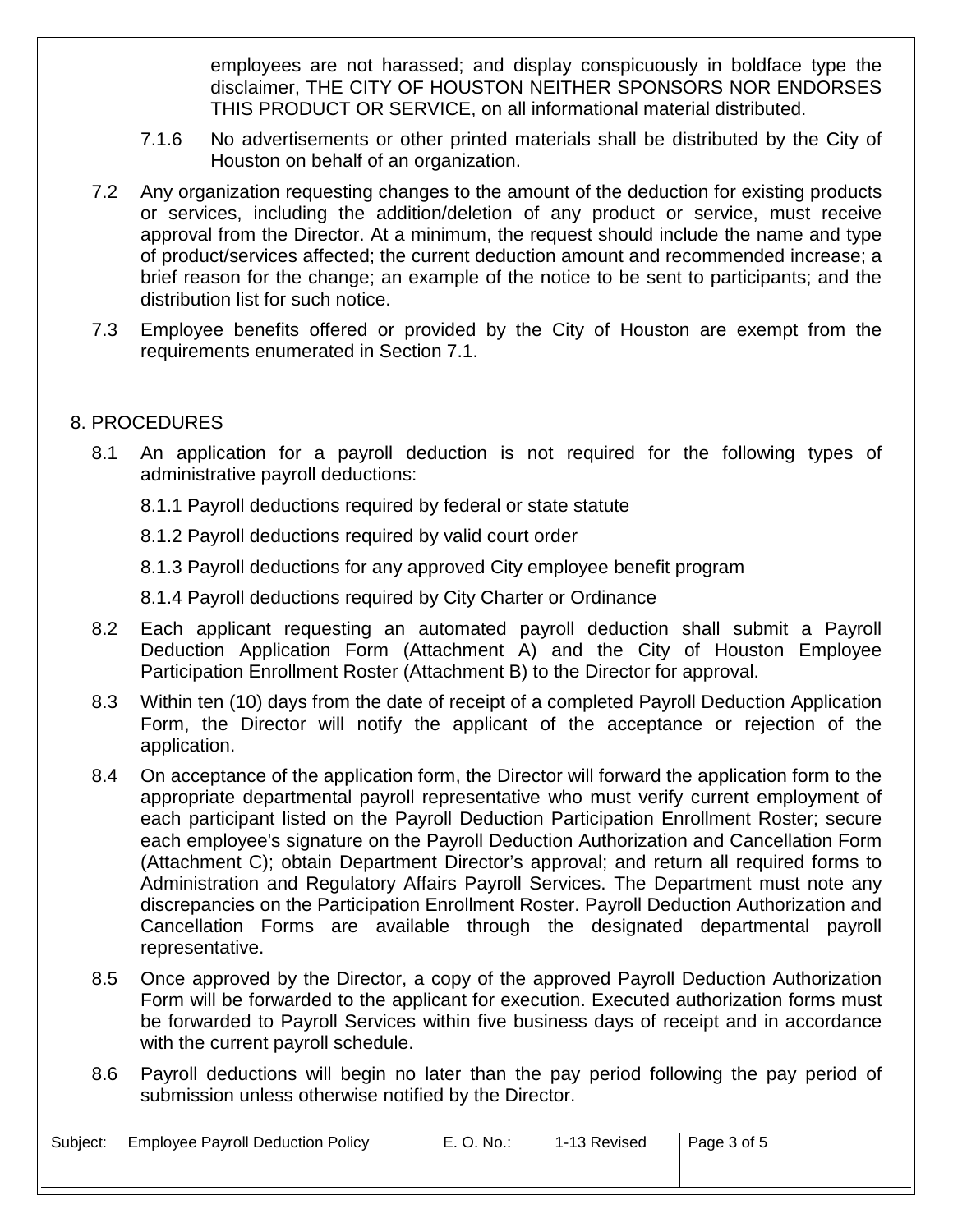- 8.7 Payroll deductions will be made from an employee's taxable wages in the following order, until the amount of money remaining in the adjusted gross paycheck is insufficient to make the next payroll deduction in the full authorized amount:
	- 8.7.1 FICA (Medicare)
	- 8.7.2 FIT (Federal Income Tax)
	- 8.7.3 Mandatory Pension
	- 8.7.4 City Health Insurance
	- 8.7.5 Court Ordered Child Support
	- 8.7.6 IRS Tax Levies
	- 8.7.7 Bankruptcies
	- 8.7.8 Other City Employee Benefits (in an order to be determined by the Director)

Note: Any scheduled payroll deduction, other than those required by statute or valid court order, not paid due to insufficiency will not be deducted from subsequent paychecks.

## 9. REMITTANCE OF FUNDS FOR PAYROLL DEDUCTIONS

- 9.1 Payroll deductions will be transferred to organizations as required by statute or valid court order, or if no method is prescribed, as specified by the Director.
- 9.2 Payroll Services or the authorized departmental payroll representative will enter each deduction into the payroll system by organizational code.
- 9.3 Payroll Services will review and forward the deduction distribution report to the City Controller for audit. For each payroll cycle, the report will contain the combined payroll deductions for all City employees making a remittance to the same organization.
- 9.4 Each payroll cycle, the City Controller will audit payroll deductions made for each organization and remit one payment for the net amount due each participating organization.

## 10. DISCONTINUATION OF PAYROLL DEDUCTIONS

- 10.1 Employees may discontinue payroll deductions not required by statute, valid court order, City sponsored employee benefit programs or dues, and available by this executive order.
- 10.2 Employees may discontinue the aforementioned deductions by completing the Payroll Deduction Cancellation Form and obtaining approval from their Department Director through the designated departmental payroll representative, who will submit to ARA Payroll Services.
- 10.3 Additionally, the Director may discontinue payroll deductions to an organization when the number of City employees who authorized payroll deductions payable to that organization falls below 500 or when the organization fails to comply with provision outlined in the Payroll Deduction Agreement.
- 10.4 The Director will notify the organization in writing of the decision to discontinue payroll deduction privileges. The organization will be given fifteen (15) calendar days from the date of notification to correct any deficiencies noted by the Director.

| Subject: | <b>Employee Payroll Deduction Policy</b> | E. O. No.: | 1-13 Revised | Page 4 of 5 |
|----------|------------------------------------------|------------|--------------|-------------|
|          |                                          |            |              |             |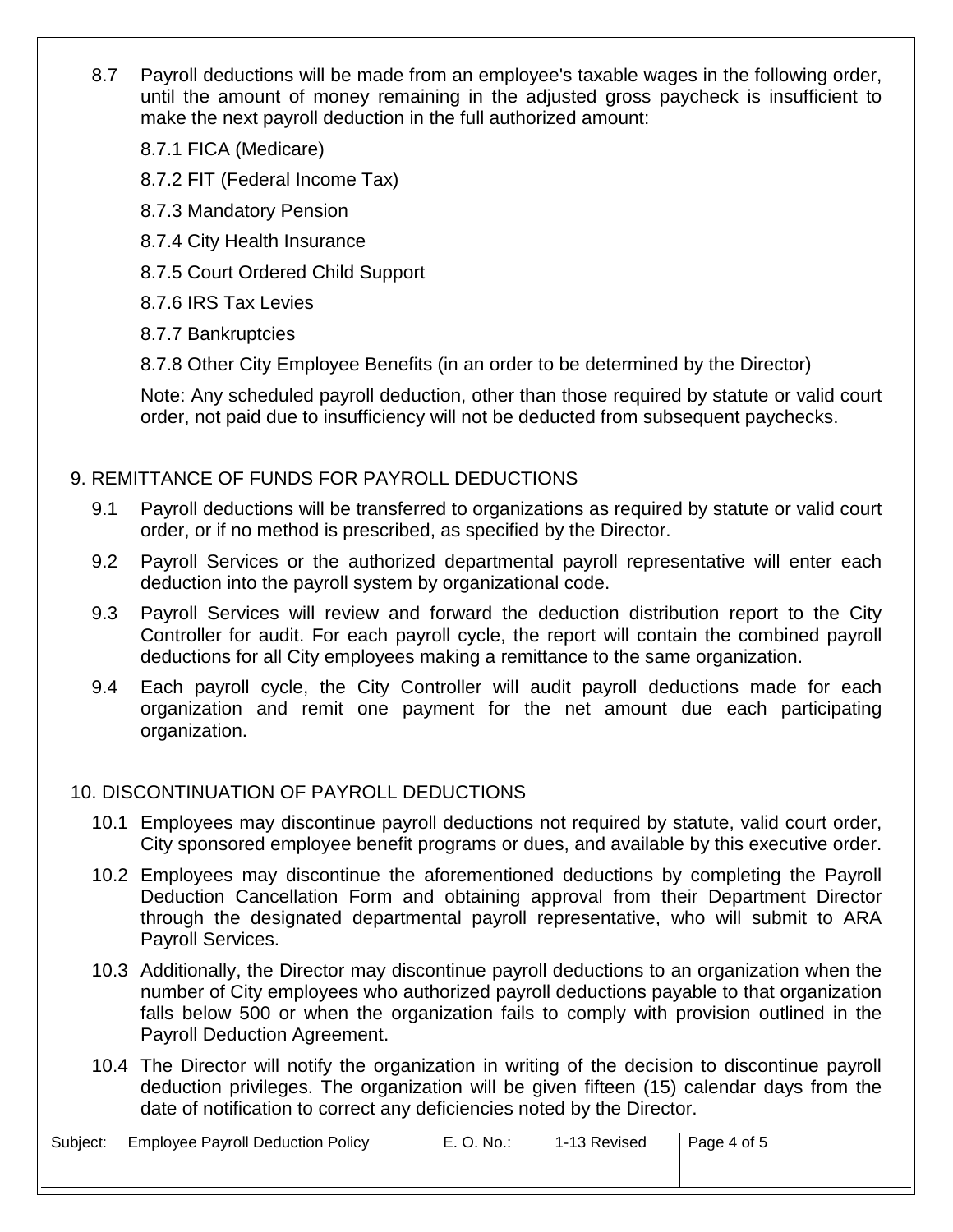10.5 An organization, whose payroll deduction privileges have been revoked, will be eligible for reapplication one calendar year from the date of revocation.

## 11. ATTACHMENTS

- 11.1 Attachment A Payroll Deduction Application Form
- 11.2 Attachment B City of Houston Deduction Application Form Supplement
- 11.3 Attachment C City of Houston Employee Participation Enrollment Roster
- 11.4 Attachment D City Of Houston Payroll Deduction Authorization and Cancellation

| Subject: | <b>Employee Payroll Deduction Policy</b> |  |
|----------|------------------------------------------|--|
|----------|------------------------------------------|--|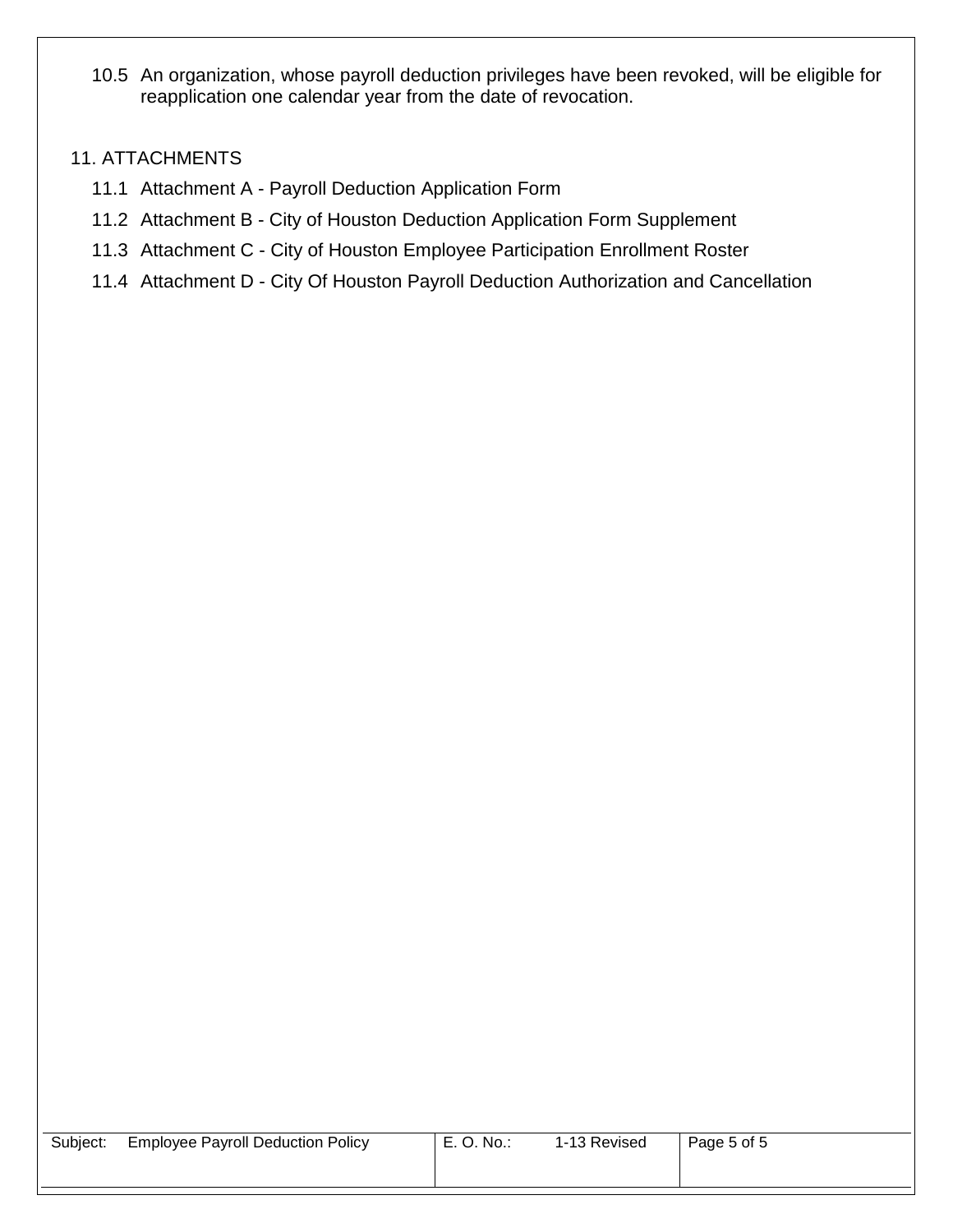# Attachment A Payroll Deduction Application Form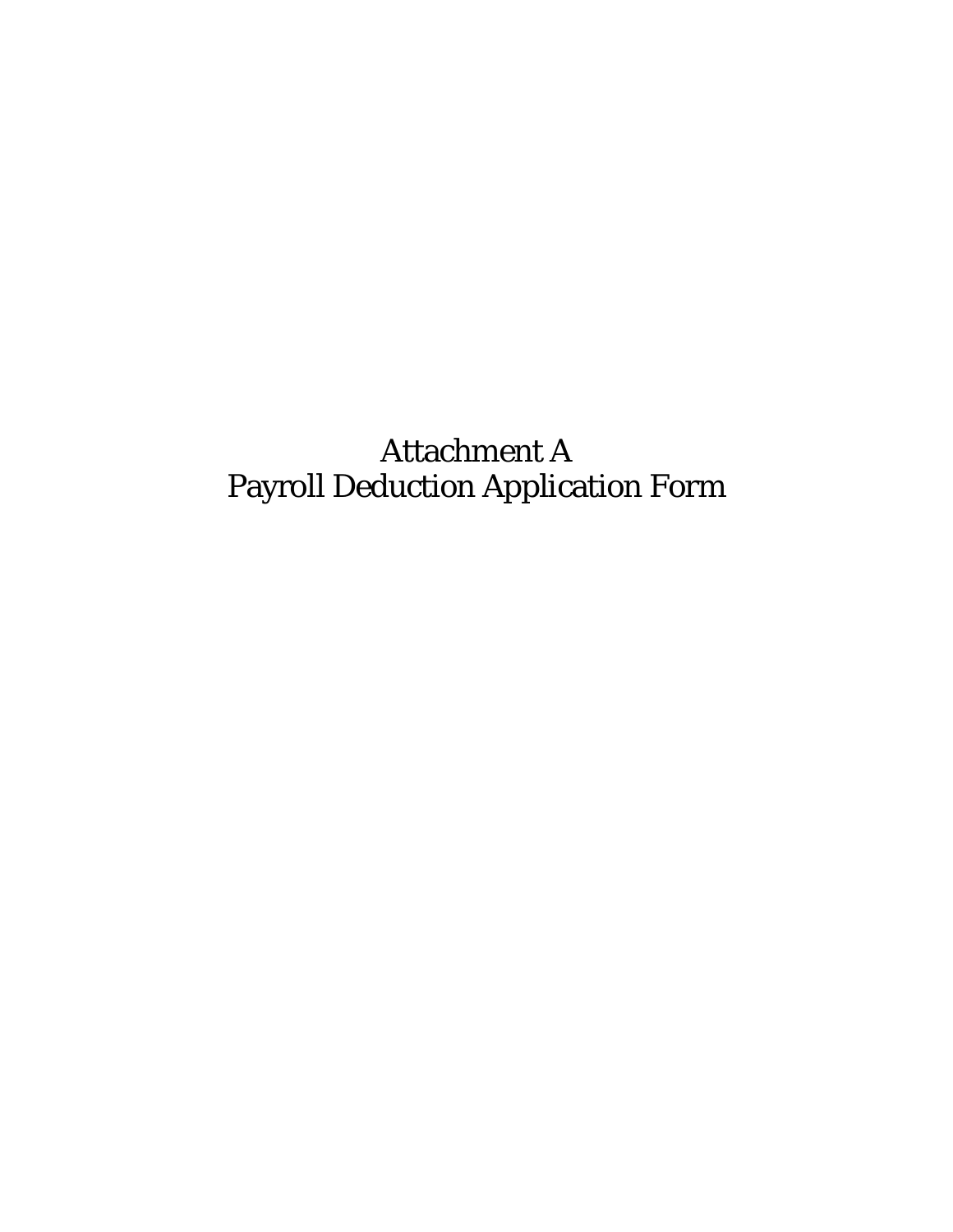## **CITY OF HOUSTON PAYROLL DEDUCTION APPLICATION FORM**

| Applicant: (Name of Company)                       |                                                                                                                                                                                                                                                    |
|----------------------------------------------------|----------------------------------------------------------------------------------------------------------------------------------------------------------------------------------------------------------------------------------------------------|
|                                                    |                                                                                                                                                                                                                                                    |
|                                                    |                                                                                                                                                                                                                                                    |
|                                                    |                                                                                                                                                                                                                                                    |
|                                                    |                                                                                                                                                                                                                                                    |
|                                                    |                                                                                                                                                                                                                                                    |
|                                                    |                                                                                                                                                                                                                                                    |
|                                                    |                                                                                                                                                                                                                                                    |
| (Name of Company)<br>payroll deduction privileges. | is hereby making application to the City of Houston,<br>Finance and Administration Department, for participation in the Employee Payroll Deduction<br>Program. Currently, _______ City of Houston employees desire our services and have requested |
|                                                    | We understand that the City of Houston will require our Company to agree to terms outlined in the<br>Payroll Deduction Agreement for participation in the Payroll Deduction Program.                                                               |
| to be less than 500.                               | We also understand that the City of Houston reserves the right to reject this application if the number<br>of City employees listed on the City of Houston Employee Participation Enrollment Roster is found                                       |
|                                                    | <b>REQUIRED CERTIFICATION</b>                                                                                                                                                                                                                      |
|                                                    | I certify that the information contained on this application for participation in the City of Houston<br>Payroll Deduction Program is true and correct to the best of my knowledge.                                                                |
| Signature of Company's Authorized Representative:  |                                                                                                                                                                                                                                                    |
| (Signature)                                        | (Print Name and Title)                                                                                                                                                                                                                             |
|                                                    |                                                                                                                                                                                                                                                    |
|                                                    | TO BE COMPLETED BY FINANCE AND ADMINISTRATION                                                                                                                                                                                                      |
| <b>Approved</b>                                    | <b>Denied</b>                                                                                                                                                                                                                                      |
| (Signature)                                        | (Date)                                                                                                                                                                                                                                             |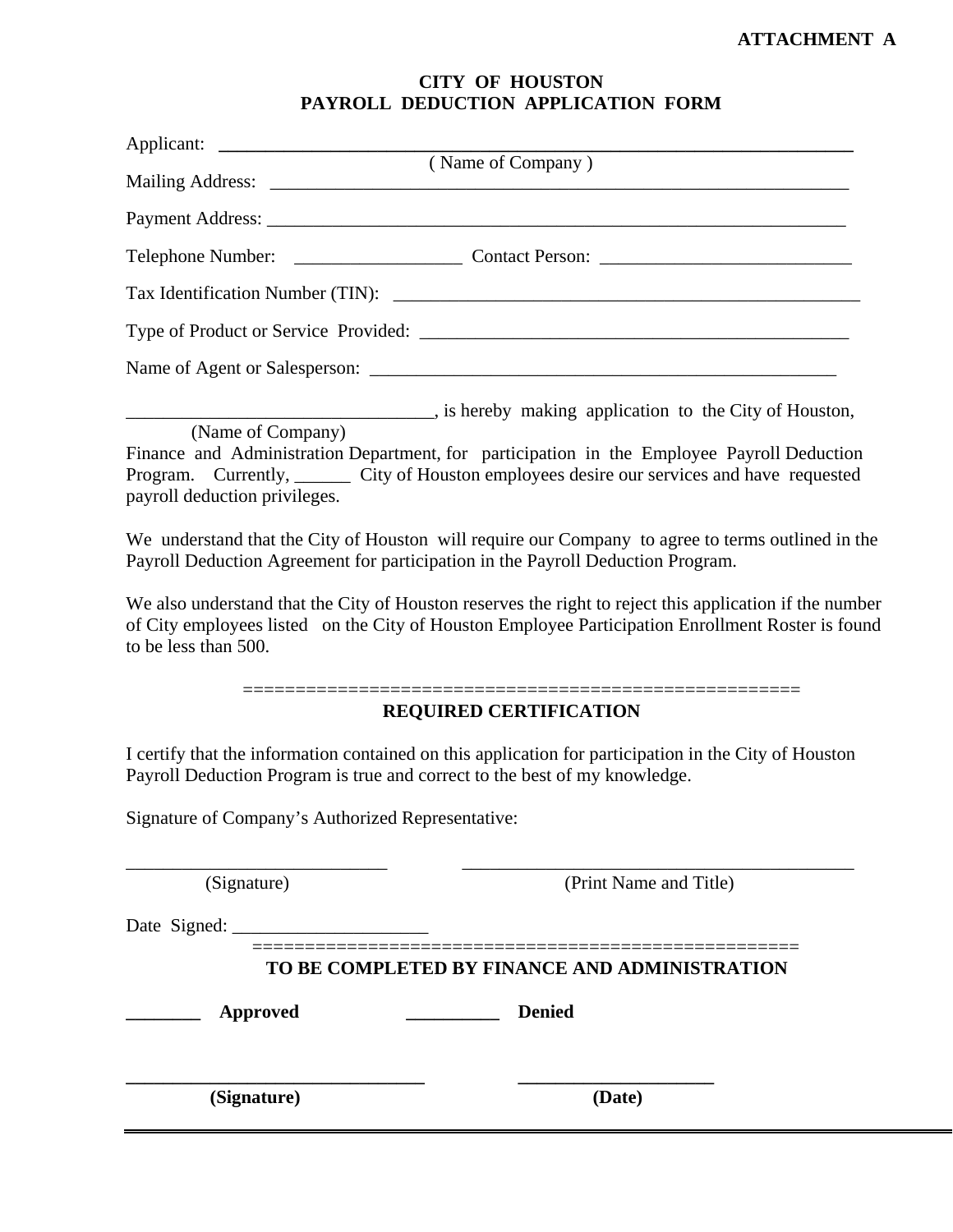Attachment B/C City of Houston Deduction Application Form Supplement City of Houston Employee Participation Enrollment Roster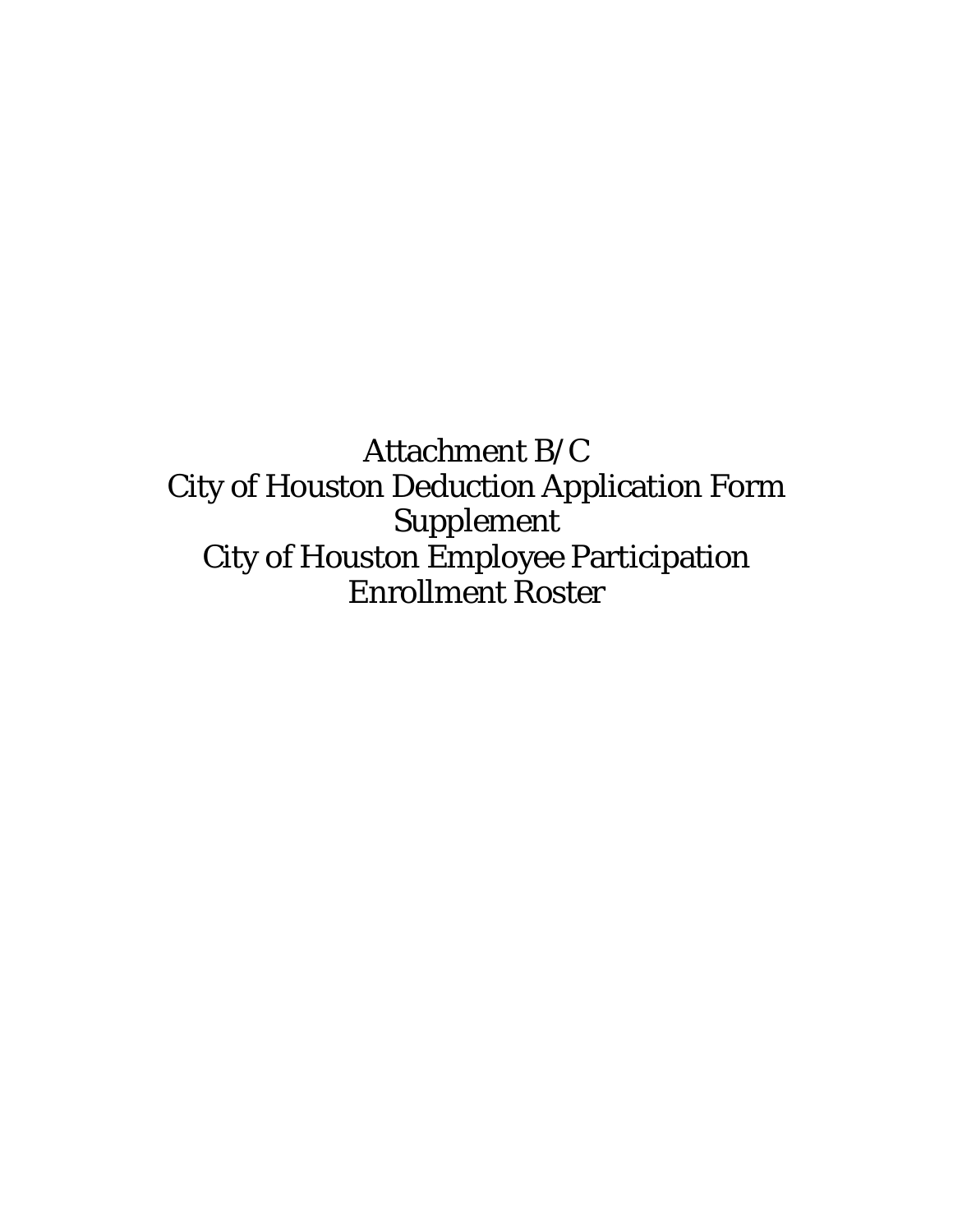## CITY OF HOUSTON DEDUCTION APPLICATION FORM SUPPLEMENT CITY OF HOUSTON EMPLOYEE PARTICIPATION ENROLLMENT ROSTER

|                            | This list contains City of Houston employees enrolled or desiring enrollment with      |                        |                                 |
|----------------------------|----------------------------------------------------------------------------------------|------------------------|---------------------------------|
|                            |                                                                                        | in the City of Houston |                                 |
|                            | (Name of Company)                                                                      |                        |                                 |
| Payroll Deduction Program. |                                                                                        |                        |                                 |
|                            |                                                                                        |                        |                                 |
|                            | Questions concerning information provided on this enrollment roster are to be directed |                        |                                 |
| to                         | at                                                                                     |                        |                                 |
|                            | (Company Contact)                                                                      | (Phone Number)         |                                 |
| <b>Employee Name</b>       | <b>Employee Number</b>                                                                 | <b>Department</b>      | <b>Amount to</b><br>be Deducted |
|                            |                                                                                        |                        |                                 |
|                            |                                                                                        |                        |                                 |
|                            |                                                                                        |                        |                                 |
|                            |                                                                                        |                        |                                 |
|                            |                                                                                        |                        |                                 |
|                            |                                                                                        |                        |                                 |
|                            |                                                                                        |                        |                                 |
|                            |                                                                                        |                        |                                 |
|                            |                                                                                        |                        |                                 |
|                            |                                                                                        |                        |                                 |
|                            |                                                                                        |                        |                                 |
|                            |                                                                                        |                        |                                 |
|                            |                                                                                        |                        |                                 |
|                            |                                                                                        |                        |                                 |
|                            |                                                                                        |                        |                                 |
|                            |                                                                                        |                        |                                 |
|                            |                                                                                        |                        |                                 |
|                            |                                                                                        |                        |                                 |
|                            |                                                                                        |                        |                                 |
|                            |                                                                                        |                        |                                 |

Page  $\_\_$  of  $\_\_$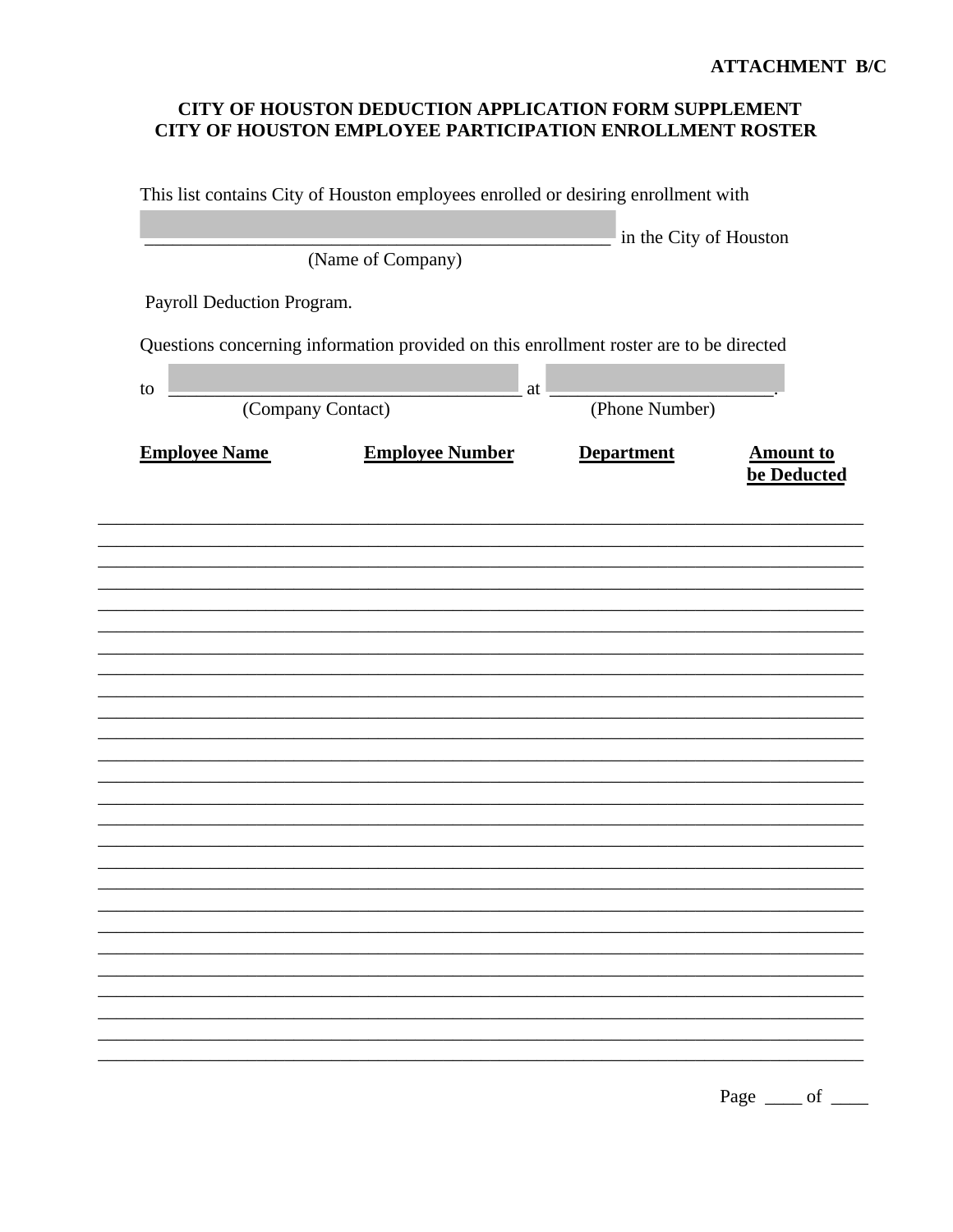Attachment D City Of Houston Payroll Deduction Authorization and Cancellation